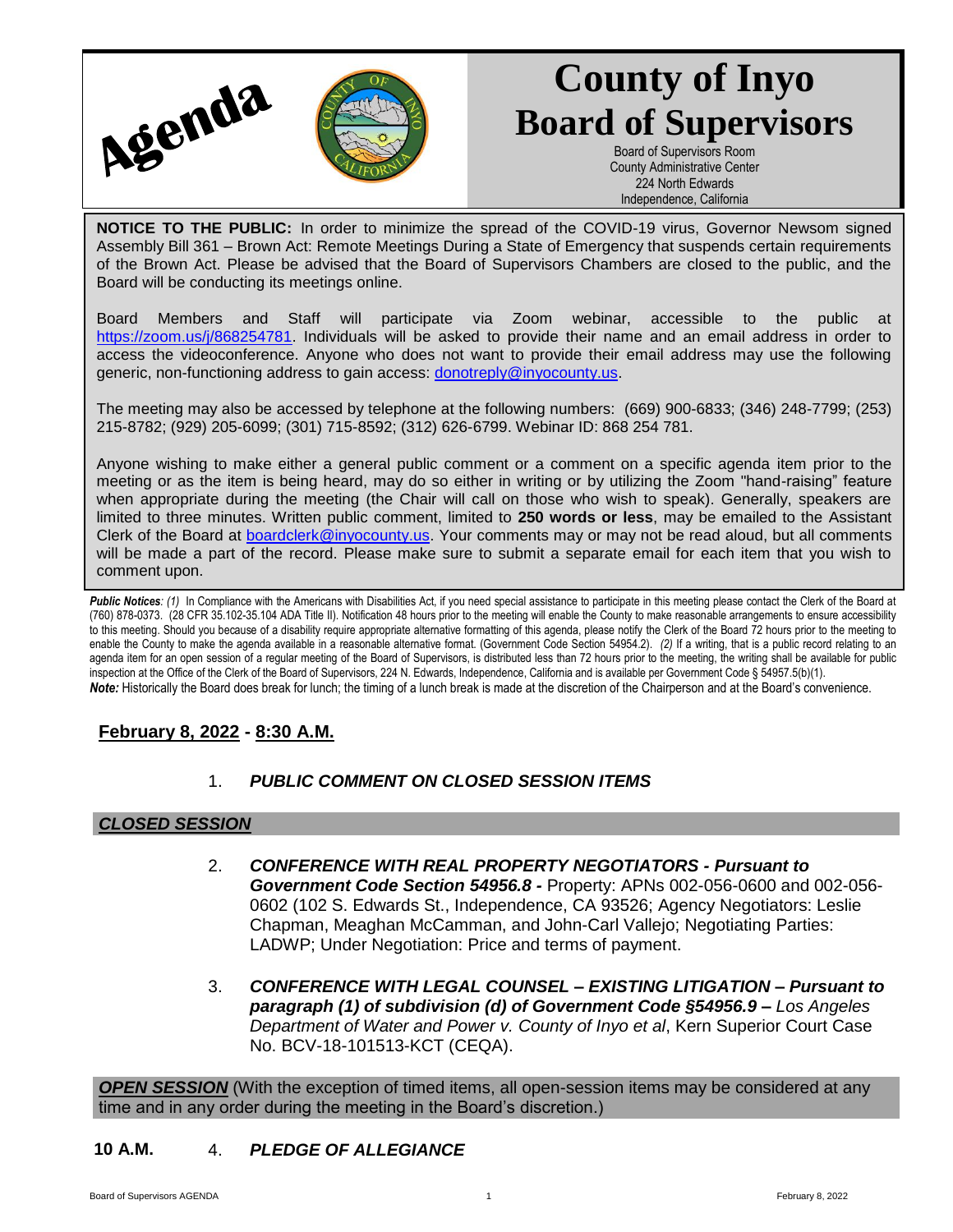## 5. *REPORT ON CLOSED SESSION AS REQUIRED BY LAW*

6. *PUBLIC COMMENT (Comments may be time-limited)*

## 7. *COUNTY DEPARTMENT REPORTS*

#### *DEPARTMENTAL - PERSONNEL ACTIONS*

- 8. **Health & Human Services -** Request Board:
	- A) Change the Authorized Strength in HHS by adding one Term-Limited Equity and Diversity Coordinator position;
	- B) Approve the Equity and Diversity Coordinator job description;
	- C) Find that, consistent with the adopted Authorized Position Review Policy:
		- 1. the availability of funding for one (1) Equity and Diversity Coordinator exists in a non-general fund budget as certified by the HHS Director and concurred with by the County Administrator and Auditor-Controller; and
		- 2. where internal candidates may meet the qualifications for the position, the vacancy could possibly be filled through an internal recruitment, but an open recruitment is more appropriate to ensure qualified applicants apply;
	- D) Approve the hiring of one (1) Equity and Diversity Coordinator at Range 72 (\$5,180-\$6,292); and
	- E) If an internal candidate is hired as a result of the open recruitment, authorize HHS to backfill resulting vacancy.
- 9. **Health & Human Services - Fiscal -** Request Board find that, consistent with the adopted Authorized Position Review Policy:
	- A) The availability of funding for one (1) Office Technician exists in one or more non-General Fund budgets, as certified by the Health and Human Services Director and concurred with by the County Administrator and Auditor-Controller;
	- B) Where internal candidates may meet the qualifications for the position, the vacancy could possibly be filled through an internal recruitment, but an open recruitment is more appropriate to ensure qualified applicants apply;
	- C) Approve the hiring of one (1) Office Technician I at Range 55 (\$3,477 \$4,228), Office Technician II at Range 59 (\$3,816 - \$4,636) or Office Technician III at Range 63 (\$4,184 - \$5,091), dependent upon qualifications; and
	- D) If an internal candidate is hired as a result of the open recruitment, authorize Health and Human Services to backfill resulting vacancy.

## 10. **Health & Human Services - Health/Prevention -** Request Board:

- A) Approve the revised Prevention Specialist I-III job description;
- B) Find that, consistent with the adopted Authorized Position Review Policy:
	- 1. the availability of funding for one (1) Prevention Specialist I-II exists in one or more non-General Fund budgets, as certified by the HHS Director and concurred with by the County Administrator and Auditor-Controller; and
	- 2. where internal candidates may meet the qualifications for the position, the vacancy could possibly be filled through an internal recruitment, but an open recruitment is more appropriate to ensure qualified applicants apply;
- C) Approve the hiring of one (1) Prevention Specialist I at Range 60 (\$3,908 \$4,747), Prevention Specialist II, Range 63 (\$4,184 - \$5,091), or a Prevention Specialist III, Range 66 (\$4,489 - \$5,464); and
- D) If an internal candidate is hired as a result of the open recruitment, authorize HHS to backfill resulting vacancy.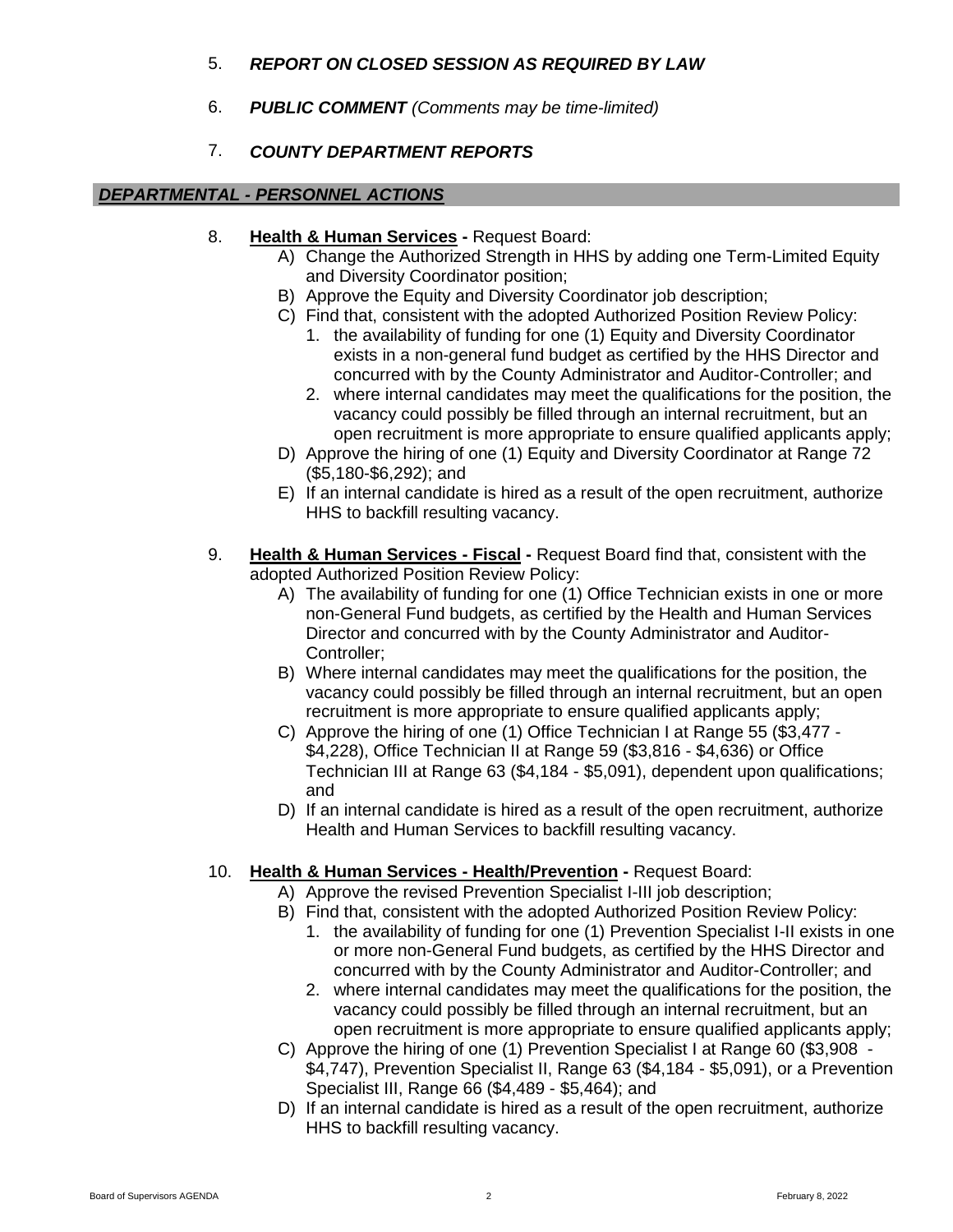- 11. **Health & Human Services - Health/Prevention -** Request Board find that, consistent with the adopted Authorized Position Review Policy: A) the availability of funding for one (1) Prevention Program Manager exists in one or more non-General Fund budgets, as certified by the HHS Director and concurred with by the County Administrator and Auditor-Controller; B) where internal candidates may meet the qualifications for the position, the vacancy could possibly be filled through an internal recruitment, but an open recruitment is more appropriate to ensure qualified applicants apply; C) approve the hiring of one (1) Prevention Program Manager at Range 80 (\$6,259 - \$7,613); and D) if an internal candidate is hired as a result of the open recruitment, authorize HHS to backfill resulting vacancy.
- 12. **Public Works -** Request Board find that, consistent with the adopted Authorized Position Review Policy: A) the availability of funding for one (1) Office Technician I/II/III exists in the General Fund and non-General Fund budgets, as certified by the Public Works Director and concurred with by the County Administrator and Auditor-Controller; B) where internal candidates meet the qualifications for the position, the vacancy could possibly be filled through an internal recruitment, but an open recruitment is more appropriate to ensure qualified applicants apply; and C) approve the hiring of one (1) Office Technician I/II or III at Range 55 to 63 (\$3,477 - \$5,091), depending on qualifications.
- 13. **Public Works - Parks & Recreation -** Request Board find that, consistent with the adopted Authorized Position Review Policy: A) the availability of funding for the requested positions exists in the General Fund, as certified by the Public Works Director and concurred with by the County Administrator and Auditor-Controller; B) due to the seasonal nature of the positions it is unlikely that the positions could be filled by internal candidates meeting the qualifications for the positions, so an open recruitment is appropriate to ensure qualified applicants apply, and C) approve the hiring of three (3) Seasonal Park and Campround Maintenance Helpers at Range PT50 (\$17.85 - \$27.71/hr).

*CONSENT AGENDA* (Items that are considered routine and are approved in a single motion; approval recommended by the County Administrator)

- 14. **County Administrator - Personnel -** Request Board authorize deletion of the Authorized Position Review process from the Extraordinary Budget Control Policies, originally approved by the Board in Fiscal Year 2008-2009 and reaffirmed and made permanent in Fiscal Year 2015-2016.
- 15. **County Counsel -** Request Board approve Amendment No. 4 to the contract between the County of Inyo and Gregory L. James, Attorney at Law, for the provision of legal services to the County related to the Yucca Mountain Repository Licensing Proceedings before the Nuclear Regulatory Commission and related Court actions, to include an annual contract limit of \$25,000.00, and authorize the Chairperson.
- 16. **County Counsel -** Request Board approve Amendment No. 3 to the existing contract between the Office of County Counsel and Gregory L. James, Attorney at Law, for the provision of Environmental Attorney services to include an annual contract limit of \$25,000.00; and authorize the Chairperson to sign.
- 17. **Public Works - Road Department -** Request Board authorize a purchase order in an amount not to exceed \$192,655.06, payable to RDO Equipment Company of Riverside, CA for one (1) new John Deere 6105E Tractor with two (2) Alamo Industrial mower attachments.